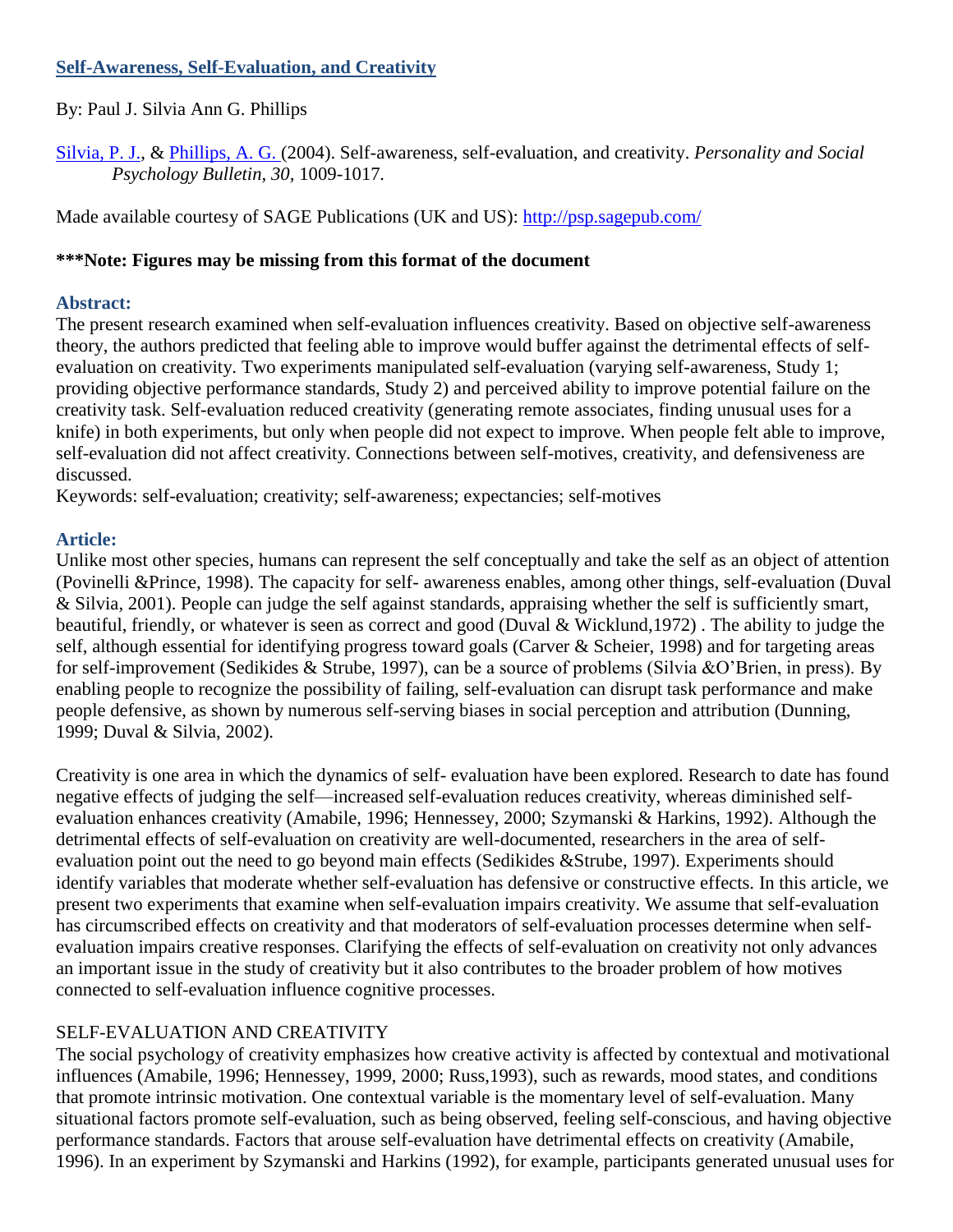a knife, which were coded for creativity. Self-evaluation was manipulated by having some participantswork under an objective standard of performance. High self-evaluation decreased the creativity of the uses for a knife, relative to low self-evaluation.

Self-evaluation may reduce creativity because it disrupts the divergent thinking processes needed for generating creative ideas (Runco, 1991). Thinking about how well one is doing can interfere with doing well (see Baumeister & Heatherton,1996) . Expansive cognition is impeded when the person focuses narrowly on how the self stands in relation to personal and social standards. Furthermore, worrying about whether the self will live up to important standards reduces intrinsic motivation, a critical element in creativity (Amabile, 1996; Hennessey, 2000). For example, Plant and Ryan (1985) found that self-evaluation brought about by selfawareness reduced intrinsic motivation by promoting an externally controlled motivational orientation.

The creativity experiments are consistent with the defensive effects of self-evaluation (Sedikides &Strube, 1997; Silvia &Duval, 2004) . Judging the self can increase defensiveness because people will inevitably fall short of their standards, particularly because people's standards are often unrealistic, vague, or perfectionistic (Carver & Ganellen, 1983). Increasing self-evaluation, such as by focusing attention on the self (Scheier &Carver, 1983), exaggerates defensiveness in response to failure. For example, people are more likely to make self-serving attributions (Duval & Silvia, 2002), to blame a standard as being unreasonable (Duval & Lalwani, 1999), and to blame another person for their own failure (Silvia & Duval, 2001b) when they are self-focused and hence evaluating how self compares to standards.

Nevertheless, self-evaluation does not always promote defensiveness or interfere with other psychological processes. Rather than equate self-evaluation with defensiveness, it seems more fruitful to examine when selfevaluation promotes defensiveness and when it does not (Silvia &Duval, 2004) .One theory of self-evaluation processes, objective self-awareness theory (Duval & Silvia, 2001; Duval & Wicklund, 1972; Silvia &Duval, 2001a), predicts that several factors moderate the effects of self-evaluation. In particular, the person's positive expectancies for future performance play an important role in the outcome of self-evaluation (Carver & Scheier, 1998; Duval, Duval, & Mulilis, 1992) .Feeling able to succeed and to improve buffers against the defensiveness that self-evaluation can engender (see Silvia &Duval, 2004). In a classic experiment, high self-awareness enhanced persistence when people expected to succeed but enhanced avoidance when people did not expect to succeed (Carver, Blaney, & Scheier, 1979). Similarly, high self-awareness promoted external, self-serving attributionswhen people felt unable to improve failure but it promoted internal, self-blaming attributions when peo ple expected to improve (Duval & Silvia, 2002; Silvia & Duval, 2001b).

In short, self-evaluation can have diverse effects on activity, depending on moderating variables such as expectancies. The question thus shifts from *if* self-evaluation affects creativity to *when* self-evaluation affects creativity. If self-evaluation reduces creativity because it increases concerns with the self's performance and thus interferes with divergent thinking, then ability to improve may minimize the detrimental effect of selfevaluation. Many experiments find that feeling able to improve buffers against defensiveness (Carver & Scheier, 1998; Silvia & Duval, 2004) and mitigates against negative effects of failure and self-evaluation (Dunning, 1995). Moreover, the divergent thought processes necessary for producing creative responses would no longer be constricted by a preoccupation with how the self matches up to standards, to the extent that expecting improvement reduces defensive thoughts (Dunning, 1995; Silvia & Duval, 2004) .

## THE PRESENT EXPERIMENTS

In two experiments, we tested whether the effects of self-evaluation on creativity are moderated by expectations regarding future improvement. Each experiment manipulated whether people felt they could improve potential failure. Before working on a creativity task, people learned that those who do poorly the first time nearly always or nearly never improve in the future. People thus began the task believing that, should they fail, they could or could not improve. Manipulating this variable, as opposed to measuring expectations or selecting optimistic people (e.g., Snyder, 2002), offers stronger inferences about the causal role of improvement beliefs.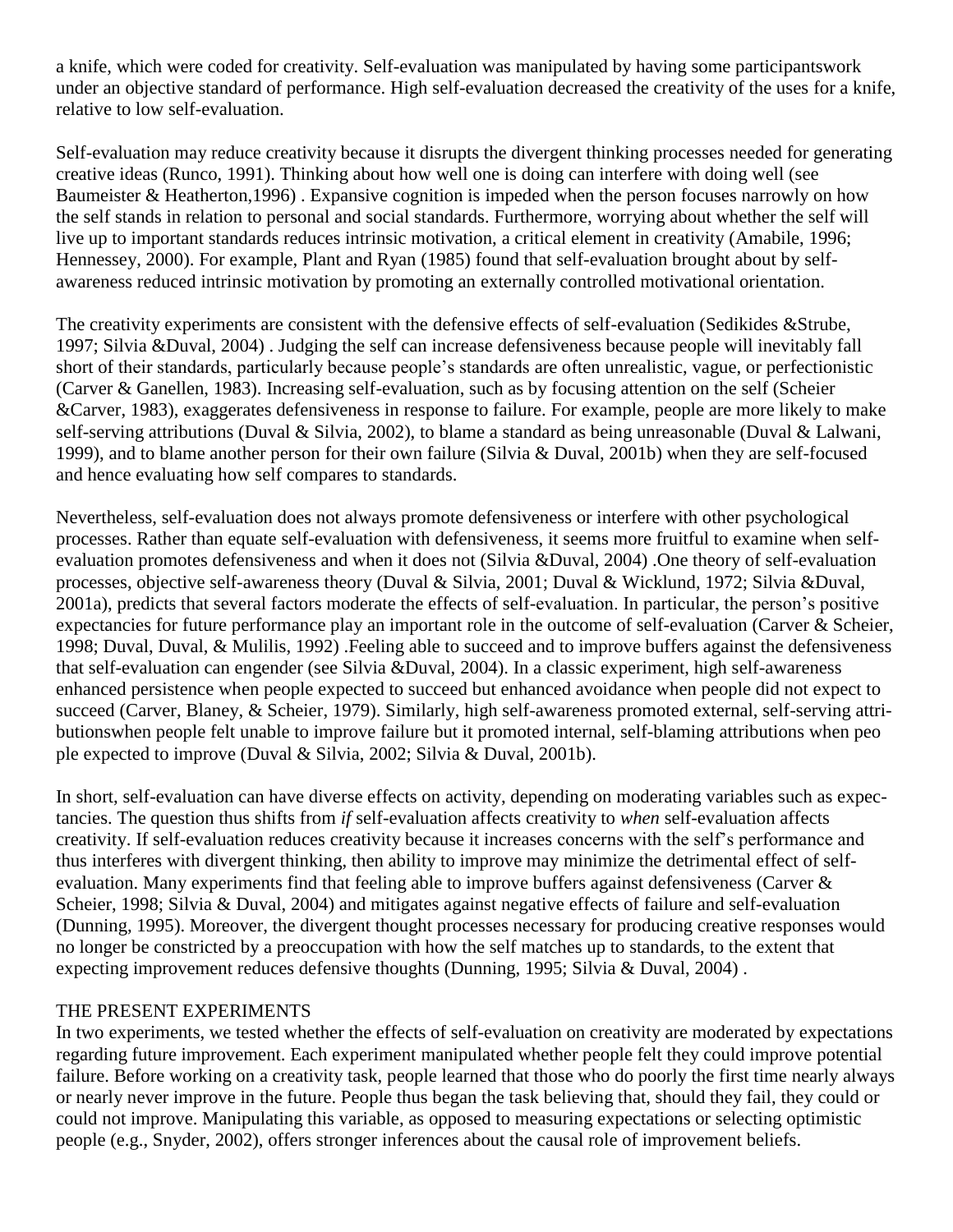Furthermore, each experiment manipulated self-evaluation, either byvarying objective self-awareness (Experiment 1) or by providing objective performance standards (Experiment 2) .

People then worked on a task that measured creative thought. Given the complexities of measuring creativity (see O'Neil, Abedi, & Spielberger, 1994), each experiment used a different measure of creativity. The first experiment used the Remote Associates Task (Mednick, 1962), which requires generating a word that is associated with several other words. The second experiment used an unusual-uses task (Guilford,1967) in which people generate creative uses for a common object. We predicted that self-evaluation would significantly reduce creativity, but only in certain conditions. When people feel unable to improve potential failure, high selfevaluation should reduce creativity. When people feel able to improve, however, high self-evaluation should not reduce creativity.

# EXPERIMENT 1

Experiment 1 was the first test of our hypotheses. Selfevaluationwas manipulated with objective self-awareness. A large literature shows that focusing attention on the self increases the degree of self-evaluation with salient standards (see reviews by Carver, 2003; Carver & Scheier, 1998; Duval & Silvia, 2001; Silvia & Gendolla, 2001). As self-focused attention increases, people evaluate how the self compares to salient standards of correctness. This is abasic assumption of theories of self-awareness (Duval & Wicklund, 1972) and theories of self-regulation (Carver & Scheier, 1998) . Many experiments directly support this relationship (e.g., Baldwin &Holmes, 1987; Scheier & Carver, 1983), and dozens of other experiments demonstrate self-regulatory dynamics that can be explained only by assuming that self-awareness increases self- evaluation (e.g., Carver, 1975; Gibbons,1978; Gibbons & Wicklund, 1976; Silvia, 2002a, 2002b) . Furthermore, a benefit of manipulating self-evaluation through self- awareness is that the standard procedures for manipulating selfawareness, such as mirrors and video cameras, have been extensively validated (see Carver & Scheier, 1978).

## *Method*

## *PARTICIPANTS AND DESIGN*

Thirty-six people—27 women and 9 men—enrolled in general psychology participated as part of a research option. Each person was randomly assigned to condition in a 2 (level of self-awareness: low, high) x 2 (ability to improve: likely, unlikely) between-subjects factorial design. Each condition had similar proportions of men and women.

# *PROCEDURE*

All persons participated individually. Upon entering the lab, the participants were greeted by a male experimenter and led to a private room. The experimenter explained that the study concerned the dynamics of creative problem solving. Participants expected to work on a creative problem-solving task and to give their impressions, thoughts, and reactions related to the task. The experimenter introduced participants to the creativity task, a version of the Remote Associates Task (Mednick, 1962). In this task, the respondent generates a fourth word that completes each of three "trigram" words. For example, the trigram basket:room:base is solved by ball, as in basketball:ballroom:baseball. The Remote Associates Task is awidely used measure of creativity (e.g., Isen, Daubman, & Nowicki, 1987; Runco, 1991). We used the standard scoring system of correct and incorrect responses (see Mednick, 1962) rather than code for degree of association between the response and the trigram.

*Self-awareness manipulation*. The experimenter explained that some sessions were randomly chosen to be videotaped so the researchers could see if the procedure was standard for each participant. In the high-selfawareness condition, the experimenter turned on a video camera that was connected to a monitor on the participant's desk—the participant's face appeared in the monitor. This is a common (Duval & Silvia, 2002; Silvia &Duval, 2001b) and well-validated (Davis &Brock, 1975; Geller &Shaver, 1976) self-awareness manipulation. In the low-self-awareness condition, the experimenterstated that the present session had not been randomly chosen to be videotaped. The camera and monitor remained off and the camera faced a wall.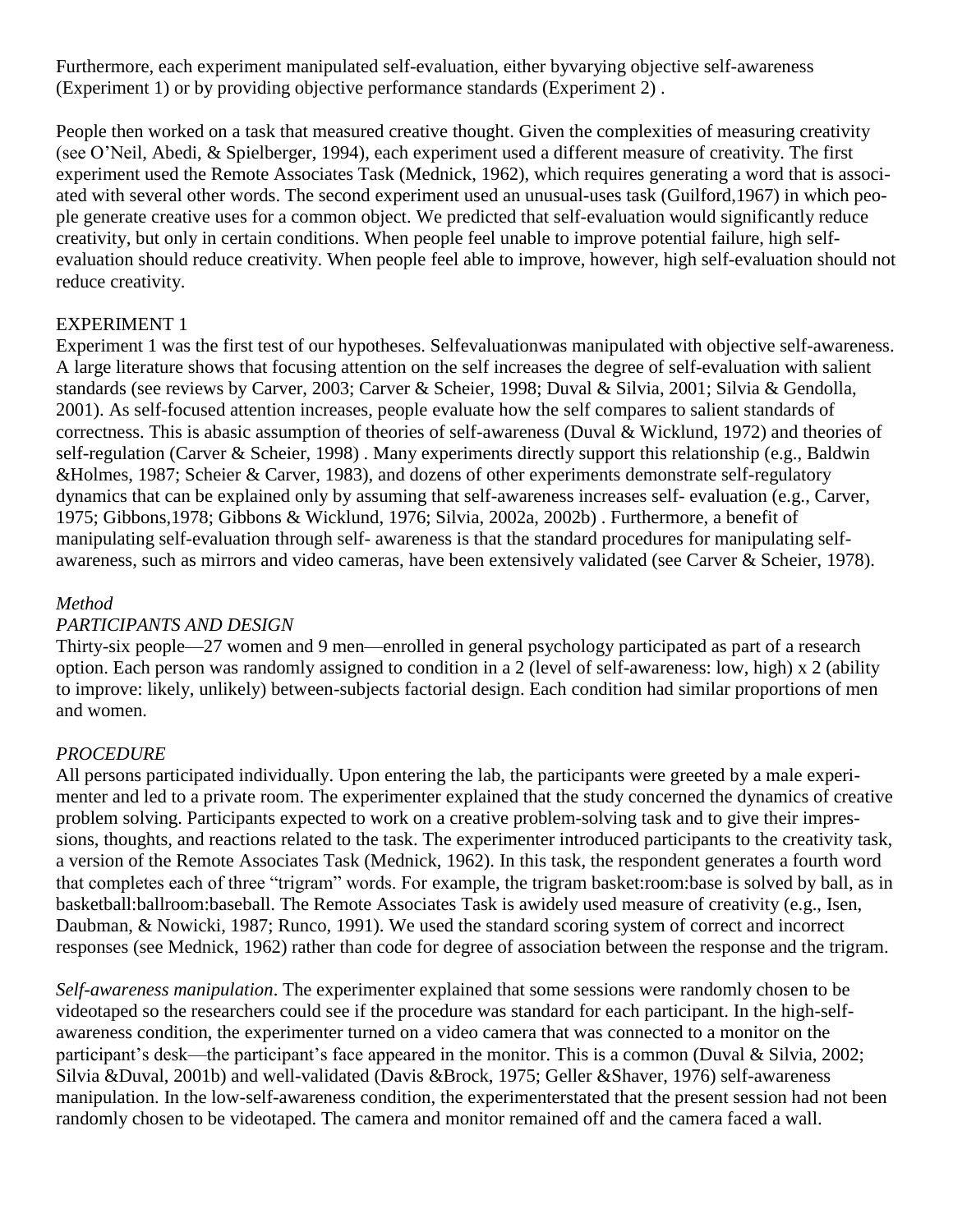*Ability to improve manipulation*. Before the participant began the task, the experimenter explained that extensive past research had revealed whether people can improve their performance in the future. In the high ability to improve condition, the experimenter explained that people who do poorly the first time nearly always do better the second time. In the low ability to improve condition, the experimenter explained that people who do poorly the first time nearly always do just as poorly subsequent times. To avoid implying attributions for possible failure, the experimenter did not explain why people did or did not typically improve (e.g., practice, effort). He simply emphasized that past research had convincingly shown that people have a high or low ability to improve (see Duval & Silvia, 2002) .

Before beginning the task, the participant completed a Pretask Questionnaire ostensibly designed "to get impressions of the task before people get started." This questionnaire contained a check of the ability to improve manipulation ("If you do poorly on the task, how likely is it thatyou would do better in the future?"), a measure of expected performance ("How well do you expect to do on the creativity task?"), and some filler items intended to disguise the central measures. The measure of expected performance was included to see if the improvement manipulation inadvertently affected perceptions of the likelihood of success. Both questions were answered on 7-point scales.

The participant had 10 min to complete 30 trigrams. The main dependent variable was the number of trigrams solved correctly. After finishing the task, the experimenter probed for suspicion, explained the true nature of the experiment and the need for deception, answered questions about the study, and thanked the participant for contributing to the research.

## *Results and Discussion*

#### *MANIPULATION CHECK*

A 2 (self-focus: low, high) x 2 (improve: likely, unlikely) analysis of variance (ANOVA) conducted on responses to the item "If you do poorly on the task, how likely is it that you would do better in the future?" found a sole main effect for the improvement manipulation,  $F(1, 36) = 24.9, p < .001$ . As expected, people who believed that they could improve in the future had higher scores ( $M = 5.83$ ) than people who did not expect future improvement (*M*= 3.72).

A factorial ANOVA on responses to the item "How well do you expect to do on the creativity task?" found no significant main effects or interactions, all *F*s < 1. Overall, people were somewhat optimistic (*M*= 4.78, *SD*= 1.38). This suggests that the ability to improve manipulation did not confound improvement beliefs with perceptions of the task's difficulty or of the likelihood of success.

## *CREATIVITY*

To test ifself-awareness and ability to improve affected creativity, we analyzed the number of trigrams answered correctly. We had predicted that self-evaluation would impair creativity only when self-focused people felt unable to improve potential failure. This prediction was tested with a 3 versus 1 contrast, which was significant,  $t(32) = 2.96$ ,  $p < .006$ . The predicted between-condition differences were then tested with one-tailed, directional tests. Table 1 shows the descriptive statistics and confidence intervals. The pattern supported our predictions. When self-awareness was low, improvement beliefs had no effect, *t* < 1. When self-awareness was high, however, people who felt able to improve performed better on the creativity task than people who did not feel able to improve,  $t(16) = 2.17, p < 0.023, d = 1.02$ . Moreover, when people felt unable to improve, high selfawareness significantly reduced creativity relative to low self-awareness,  $t(16) = 2.79, p < .007, d = 1.31$ .<sup>1</sup>

Experiment 1 thus supported the hypotheses. High self-evaluation, in some circumstances, reduced creativity. This replicates past research (Szymanski &Harkins, 1992). Moving beyond replication, however, Experiment 1 found that expectations regarding the probability of improving moderated the effect of self-evaluation on creativity. People who believed that poor performance could be improved did not show impaired creativity in the face of high self-evaluation. Given positive expectations, people high in self-evaluation showed as much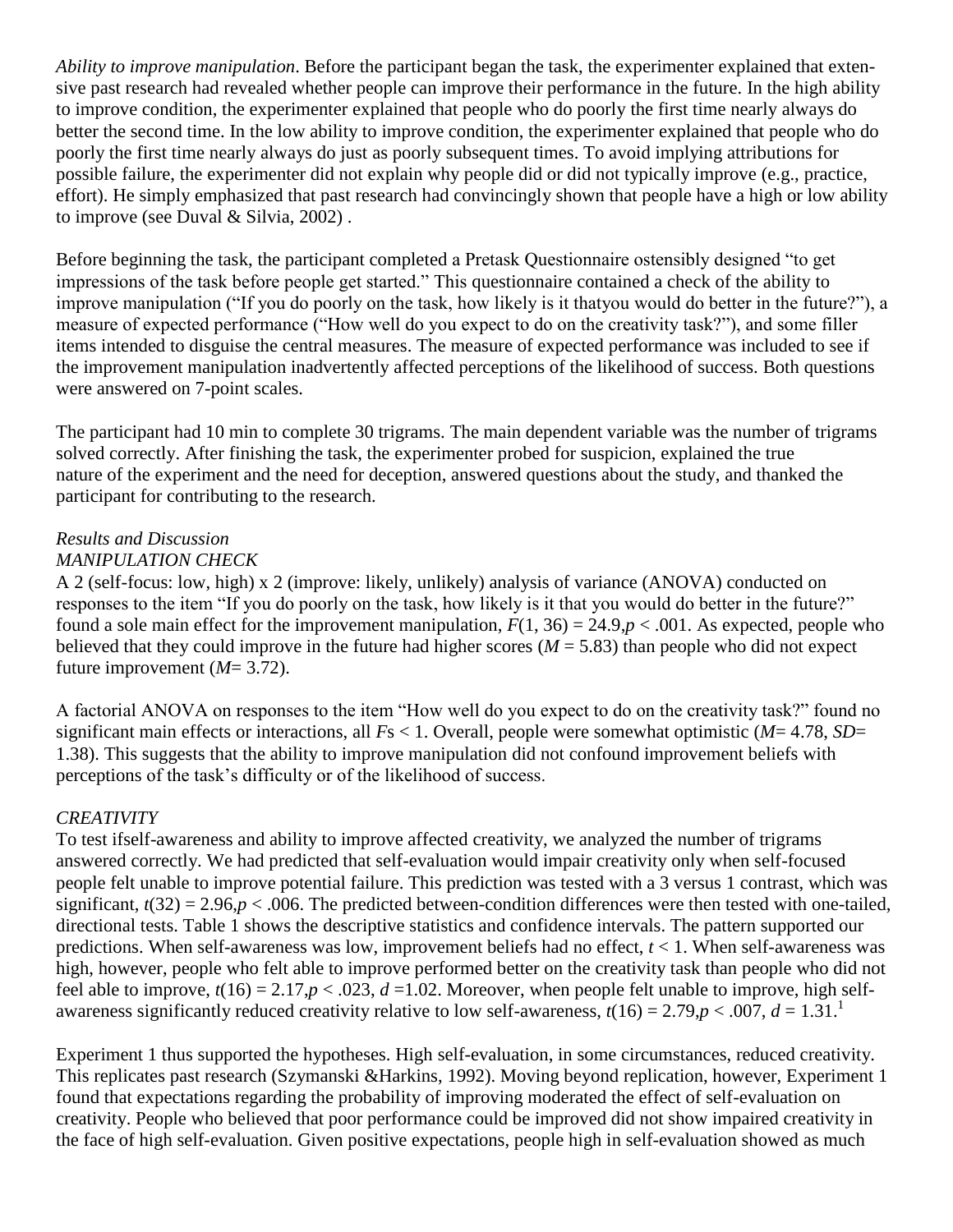creativity as did people low in self-evaluation, as indicated by scores on the Remote Associates Task. Positive expectations thus buffered against the detrimental impact of self-evaluation on creativity.

## EXPERIMENT 2

Experiment 2 was conducted to extend the first experiment in several respects. First, we wanted to replicate the pattern of results with a different manipulation of self-evaluation. Many experiments demonstrate that selfawareness induces self-evaluation (see Carver & Scheier, 1998; Duval & Silvia, 2001), although selfawareness is certainly not the only source of self- evaluation. Aconceptual replication with a different manipulation of self-evaluation would provide convergent validity for our predictions. In Experiment 2, we manipulated self-evaluation by telling some participants that they would receive objective standards with which they could compare their performance. Other participants did not expect to receive comparison information. Some people, therefore, began the task knowing that they would later judge their responses against reliable standards for creativity (see Szymanski & Harkins,1992) .

Second, we wanted to conceptually replicate Experiment 1 with a different measure of creativity. The Remote Associates Task, although widely used, is a test with right and wrong answers. One could argue that creative responses, by definition, diverge from expected, modal responses (see O'Neil et al., 1994) .Experiment 2 thus used an open-ended measure of creativity, in which no responses were right or wrong. Participants were asked to generate creative uses for a common object (a knife).Each use was later coded for the degree of creativity. This procedure is a common method of measuring creativity (e.g., Csikszentmihalyi, 1975; Eisenberger & Armeli,1997; Guilford,1967; Szymanski & Harkins,1992) . As in Experiment 1, we manipulated self-evaluation and ability to improve. We expected to replicate the first study's findings: Self-evaluation would reduce creativity, but only when people felt unable to improve.

## *Method*

## *PARTICIPANTS AND DESIGN*

Fifty-nine women enrolled in general psychology participated and received credit toward a research participation option. Participants were randomly assigned to conditions in a 2 (self-evaluation: low, high) x 2 (ability to improve: likely, unlikely) between-subjects factorial design.

# *PROCEDURE*

People participated in groups of two to six. The experimenter greeted the participants and seated them at individual tables in a large room. She explained that the study was about the psychology of brainstorming. In particular, participants would be asked to generate truly cre-

|        |                | Level of Self-Awareness |               |                       |  |  |
|--------|----------------|-------------------------|---------------|-----------------------|--|--|
|        | Low            |                         | High          |                       |  |  |
|        | Can Improve    | <b>Cannot Improve</b>   | Can Improve   | <b>Cannot Improve</b> |  |  |
| M      | 13.56          | 13.56                   | 13.00         | 8.67                  |  |  |
| SD     | 3.75           | 4.30                    | 5.17          | 3.00                  |  |  |
| 95% CI | 10.68 to 16.43 | 10.25 to 16.86          | 9.02 to 16.98 | 6.36 to 10.97         |  |  |

| TABLE 1: Effects of Self-Awareness and Improvement Beliefs on Creativity: Experiment 1 |  |
|----------------------------------------------------------------------------------------|--|
|                                                                                        |  |

NOTE:  $n = 9$  per condition. Creativity scores indicate the number of trigrams solved correctly; the scores range from 0 to 30.

ative uses for a common, everyday object. The experimenter handed out detailed written instructions for the task; this enabled the experimenter to remain unaware of each person's condition assignment. Participants received one of four versions of the instructions, which contained the manipulations of self-evaluation and perceived ability to improve. All participants' instructions began by describing the experiment and the brainstorming task, with an emphasis on the task's ostensible validity and accuracy as a measure of creativity.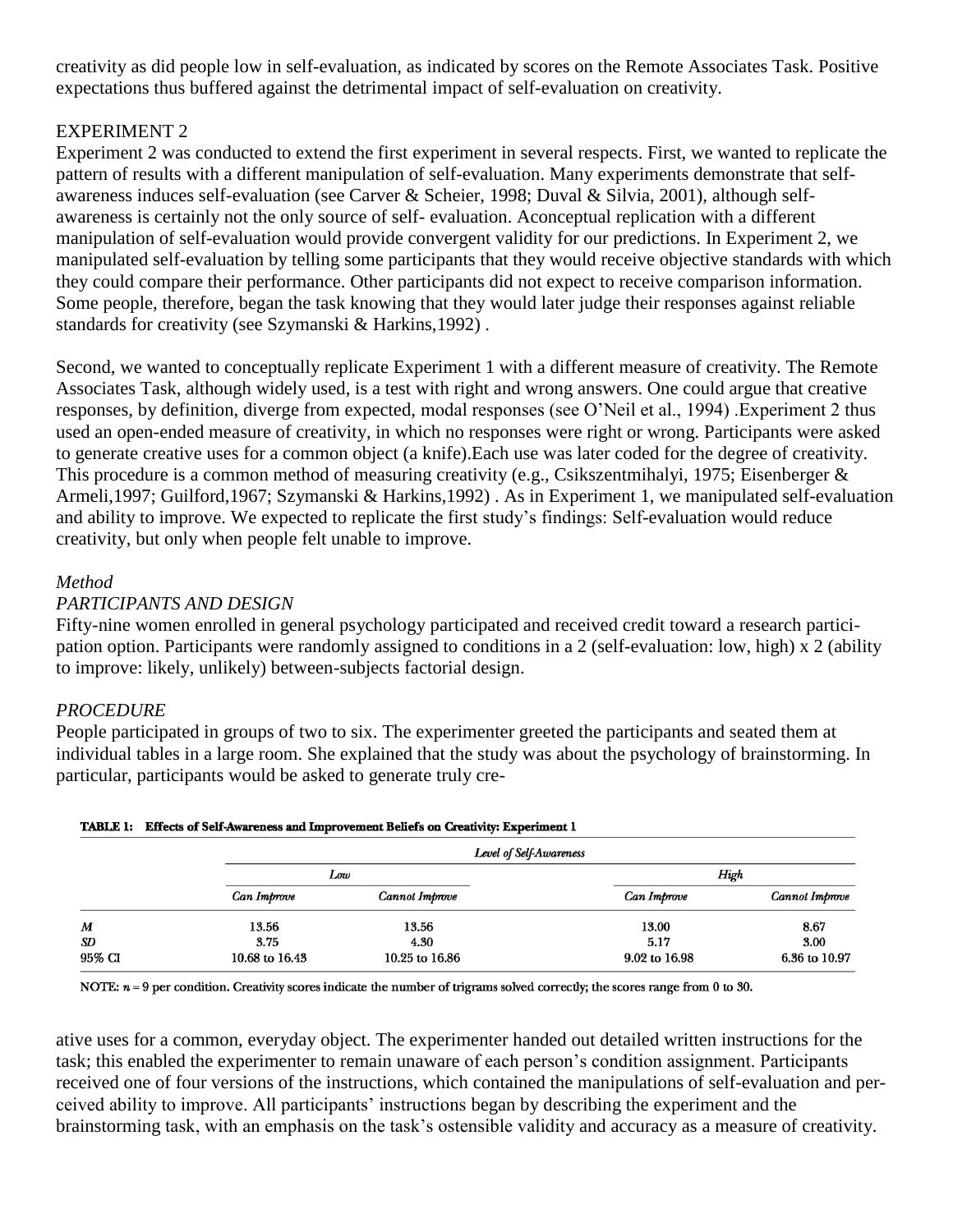Furthermore, the instructions emphasized the anonymity of the participants' responses. Participants expected to seal their completed questionnaires in an envelope and place it in a box filled with similar envelopes.

*Self-evaluation manipulation*. The manipulation of self- evaluation was modeled after a procedure used by Szymanski and Harkins (1992). People in the high self- evaluation conditions learned that they would be evaluating their creative abilities. Specifically, participants read the following:

Over the years, norms were developed so that people's scores can be compared to existing standards. We have a set of norms that apply to college students, so that they can evaluate how well or how poorly they did on the brainstorming task. Today, you will get these norms—a list of 40 uses for your object, ordered from *not creative* to *very creative* by expert judges. We'll give you these norms after the task, so you can judge your ideas and see how well or poorly you did. This lets you evaluate the quality of your performance.

People in the low-self-evaluation conditions learned that they would not be evaluating their creativity. Specifically, participants read the following:

Unfortunately, we do not have norms for this task, so you will not be able to judge your responses in relation to a set of standards. In the future we hope to have norms available, but at this point people will not be able to get feedback on how well or poorly they performed.

*Ability to improve manipulation*. After the self-evaluation manipulation, participants read a paragraph that included the ability to improve manipulation. The improvement information was based on past manipulations of favorable and unfavorable expectancies (Carver et al., 1979). People in the high ability to improve condition read the following:

Furthermore, researchers using the creativity task have examined people's ability to improve their score with repeated testing and with practice. Many studies show that performance is basically fixed and stable. Very few people improve their performance with time and practice. So, people who don't do well the first time rarely do much better in the future.

People in the low ability to improve condition read the following:

Furthermore, researchers using the creativity task have examined whether people can improve their score with repeated testing and with practice. Many studies show that most people can improve their score over time. So, people who don't do well the first time almost always do better after practice.

*Measure of creativity*. The experimenter distributed the brainstorming task, which asked participants to generate creative uses for a common object (a knife). This task, sometimes referred to as the "unusual uses task" (Guilford,1967), is widely used as a measure of creativity. The instructions emphasized that the creativity of each use was more important than the number of uses. Participants were given 6 min to complete the task. Creativity of responses to the brainstorming task was the primary dependent variable.

After completing the task, participants completed a brief questionnaire that asked for "impressions and reactions" related to the task. The questionnaire included, among filler items, a manipulation check of perceived ability to improve. People responded to two items, using 7-point scales: "If you did the task again, would you expect to do better?" and "Do you think you would improve if you had a chance to practice?" (anchors: *no, not at all* and *yes, definitely*). After participants completed this questionnaire, the experimenter thanked them for their participation and explained the study's true purposes. Participants then placed their responses in an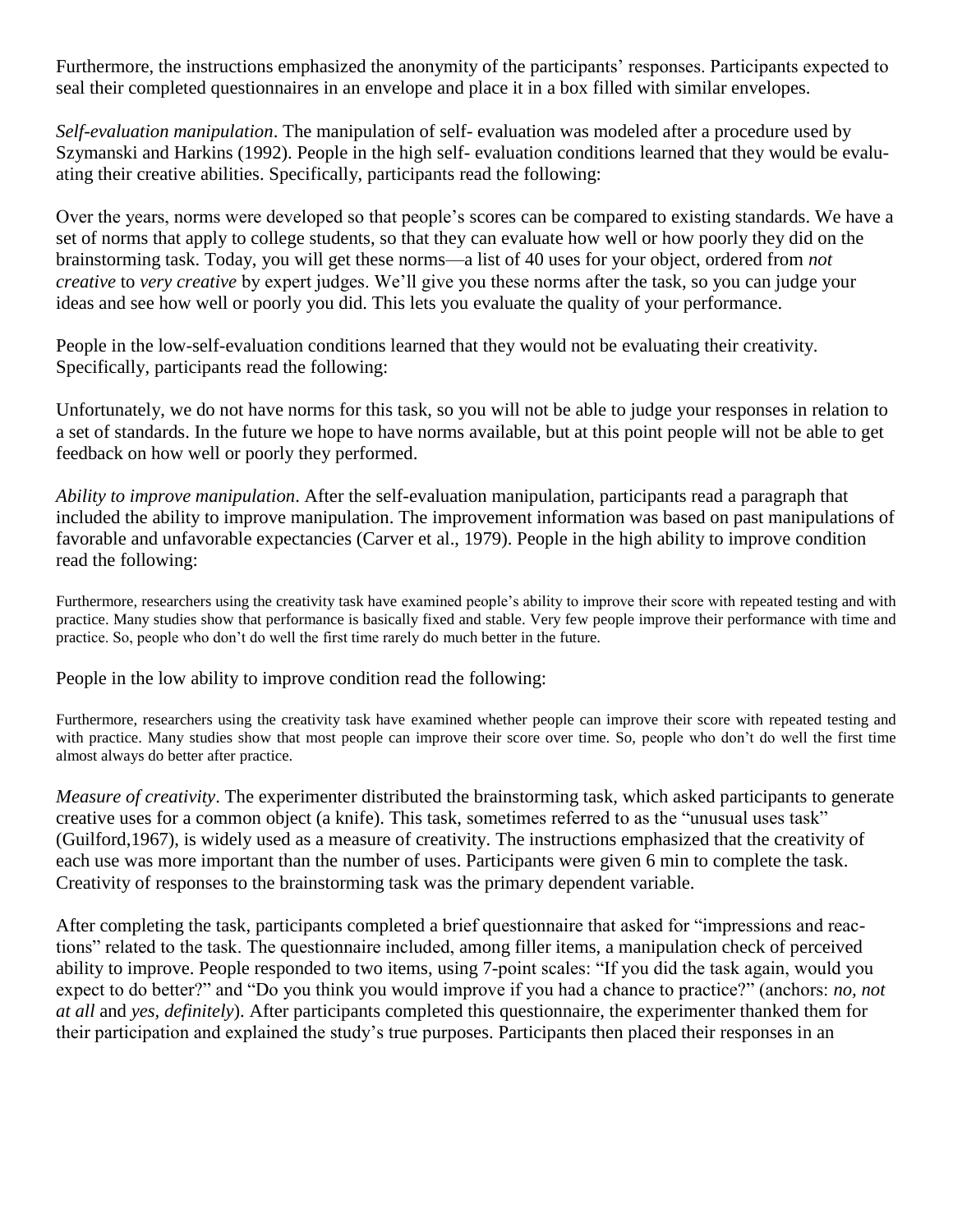|        | Level of Self-Evaluation |                       |              |                |  |
|--------|--------------------------|-----------------------|--------------|----------------|--|
|        | Low                      |                       | High         |                |  |
|        | Can Improve              | <b>Cannot Improve</b> | Can Improve  | Cannot Improve |  |
| M      | 2.86                     | 3.01                  | 2.89         | 2.41           |  |
| SD     | 0.69                     | 0.75                  | 0.78         | 0.59           |  |
| 95% CI | 2.46 to 3.26             | 2.59 to 3.43          | 2.46 to 3.33 | 2.08 to 2.73   |  |
| n      | 14                       | 15                    | 15           | 15             |  |

NOTE: Creativity scores range from 1 to 5.

envelope, sealed it, and put it in a box with other participants' responses before leaving.

#### *Results and Discussion MANIPULATION CHECK*

The two items measuring perceived ability to improve were averaged to form asingle improvement score. Afactorial ANOVA found a main effect for improvement,  $F(1, 55) = 10.69$ ,  $p < .002$ , and no other significant effects. As expected, people who believed that they could improve in the future had higher scores (*M*= 5.22) than people who did not expect future improvement (*M*= 4.06).

#### *CREATIVITY*

Coding open-ended responses for creativity, unlike other types of coding, requires coders with some expertise relevant to the creativity of the responses. The uses for a knife generated by the participants were coded by two people. The first coder was the editor of ajournal of poetry and language art, and the second coder was an undergraduate research assistant with a background in visual art. Both coders were unaware of the participant's conditions and the other coder's responses. Each rater coded all of the uses; their ratings agreed within 1 point of each other 88% of the time. The creativity of each use was coded on a 1 to 5 scale, with higher numbers indicating greater creativity. A creativity index was computed by adding each person's creativity scores (averaged across coders) and dividing by the number of uses.

To test if self-evaluation and ability to improve affected creativity, we analyzed the average creativity of the uses for a knife. As in Experiment 1, we predicted that self-evaluation would impair creativity only when people felt unable to improve potential failure. This prediction was tested with a 3 versus 1 contrast, which was significant,  $t(55) = 2.42$ ,  $p < .019$ . The predicted between- condition differences were then tested with one-tailed, directional tests. Table 2 shows the descriptive statistics and confidence intervals. The pattern of results replicates the pattern obtained in Experiment 1. When self- evaluation was low, improvement beliefs had no effect, *t* < 1. When self-evaluation was high, however, people who felt able to improve performed better on the creativity task than people who did not feel able to improve,  $t(28) = 1.91, p < .033, d = .69$ . Moreover, when people felt unable to improve, high self-evaluation significantly reduced creativity relative to low selfevaluation,  $t(28) = 2.45, p < .011, d = .89<sup>2</sup>$ 

Experiment 2 thus conceptually replicated Experiment 1. As before, self-evaluation did not always reduce creativity. When people expected to improve possible failure, high self-evaluation had no effect on creativity. The replication of this pattern bolsters our confidence in the validity of the predictions because Experiment 2 used a different manipulation of self-evaluation as well as a different measure of creativity. Taken together, then, the two experiments provide converging evidence for our hypotheses.

#### GENERAL DISCUSSION

Self-evaluation processes have broad effects on motivated cognition, including attribution, social comparison, trait definition, and social perception (Dunning, 1999; Sedikides &Strube, 1997) . Creativity, although not as widely researched, is another area that demonstrates the intersection of self-evaluation motives and cognitive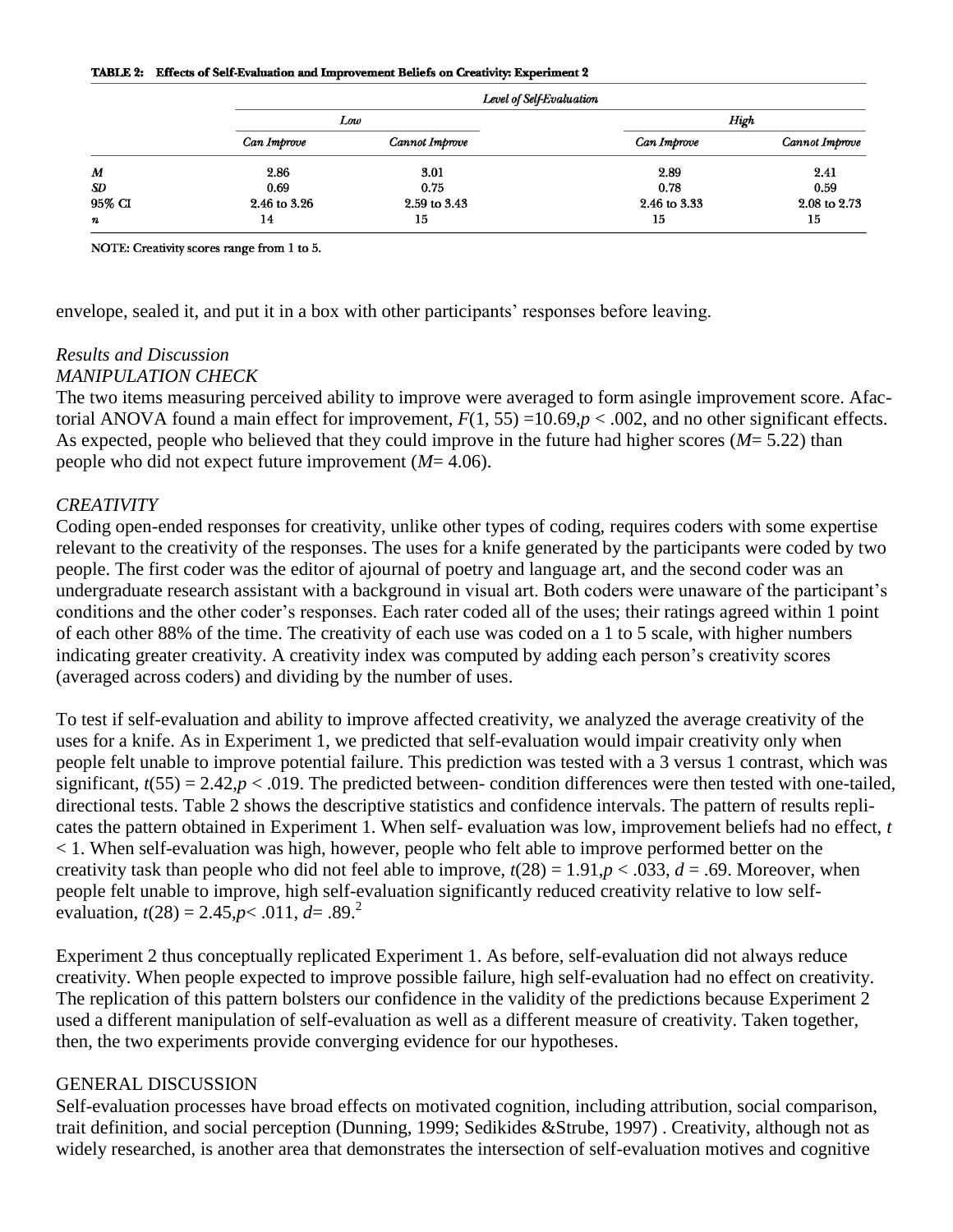processes. Several experiments find that self-evaluation impairs creativity (Amabile, 1996; Szymanski &Harkins, 1992). This finding is congruent with theories of divergent thinking, which assert that producing creative ideas stems from expansive cognition (Runco,1991).Narrowingone's attentional focus on the self's performance will constrict the range of thought and thus reduce creativity (Runco, 1991; Russ, 1993).

Nevertheless, self-evaluation should not inevitably reduce creativity. Theories of self-evaluation, such as objective self-awareness theory (Duval & Silvia, 2001), emphasize the role of moderating variables in determining the complex effects of self-evaluation. In particular, expectations regarding future improvement moderate many effects of self-evaluation. Feeling able to achieve goals, improve deficiencies, and deal with failure acts as a buffer against defensiveness. When people feel able to improve, self-focused attention makes people try harder, take responsibility for improving, and approach their problems (Carver et al., 1979; Duval et al., 1992; Duval & Silvia, 2002) . If self-evaluation reduces creativity because people focus on how they compare to their standards, then self-evaluation may not impair creativity when people have positive expectancies about improving possible failure at the task.

Two experiments tested whether feeling able to improve moderated the effects of self-evaluation on creativity. Self-evaluation was manipulated with two methods. The first study varied self-focused attention, which induces self-evaluation (Scheier &Carver, 1983). The second study varied whether people anticipated getting objective standards for judging the creativity of their responses. Before working on the task, perceived ability to improve was manipulated. People were told that, should they fail, they would or would not be capable of improving in the future. To avoid problems associated with any particular measure, we used two measures of creativity (O'Neil et al., 1994). In the first experiment, people generated words that were associated with several criterion words (Mednick, 1962). In the second experiment, people generated unusual uses for a common object (Guilford, 1967). Both experiments supported our hypotheses. Self-evaluation reduced creativity, thus replicating past research (Szymanski &Harkins, 1992), but only when people felt unable to improve. When people felt able to improve potential failure, self-evaluation did not affect creative performance. This demonstrates a critical boundary condition for the detrimental effect of self-evaluation on creativity. If self-evaluation does not always reduce creativity, then it should not be viewed as being necessarily antagonistic to the creative process.

The findings of the present experiments suggest that other situational factors also may be moderated by expectations regarding improvement. Many contextual factors studied in the social psychology of creativity seem to influence self-evaluation. For example, being observed during the creative process and anticipating rewards for generating creative products can reduce creativity (Amabile, 1996; Hennessey, 2000) . Being observed is a well-known inducer of self-focused attention (e.g., Carver & Scheier,1978) and is thus an obvious source of self-evaluation. Expecting performance- contingent rewards also may increase self-evaluation, inasmuch as people realize that their work will be judged against a standard of worth. Perhaps these two factors affect creativity because they affect self-evaluation processes. If so, then the moderators of self-evaluation processes should moderate the effects of observation and rewards on creativity. For example, perhaps observers do not impair creativity when people feel that possible failure could be quickly improved. These speculations, if supported by research, would indicate that the dynamics of self-evaluation are more central to creativity than has been recognized thus far.

If improvement beliefs are a key moderator of selfevaluation's effect on creativity, as the present experiments suggest, then why did past research find significant main effects without manipulating improvement beliefs? Past experiments may have inadvertently reduced the participants' perceived ability to improve. First, the evidence for adverse effects of self-evaluation comes from laboratory studies with students. College students, as a group not sampled for a history of creative successes, may have felt relatively less confident in their ability to improve poor creative performance. Sampling creative artists, a group with a history of success and hence higher expectancies (Maddux &Gosselin, 2003), may have shown a different pattern of results. Second, Duval and Silvia (2002) argued that tasks that are novel, unusual, or arcane—such as the Remote Associates Task and unusual-uses tasks—reduce improvement expectancies because the participants do not expect to encounter such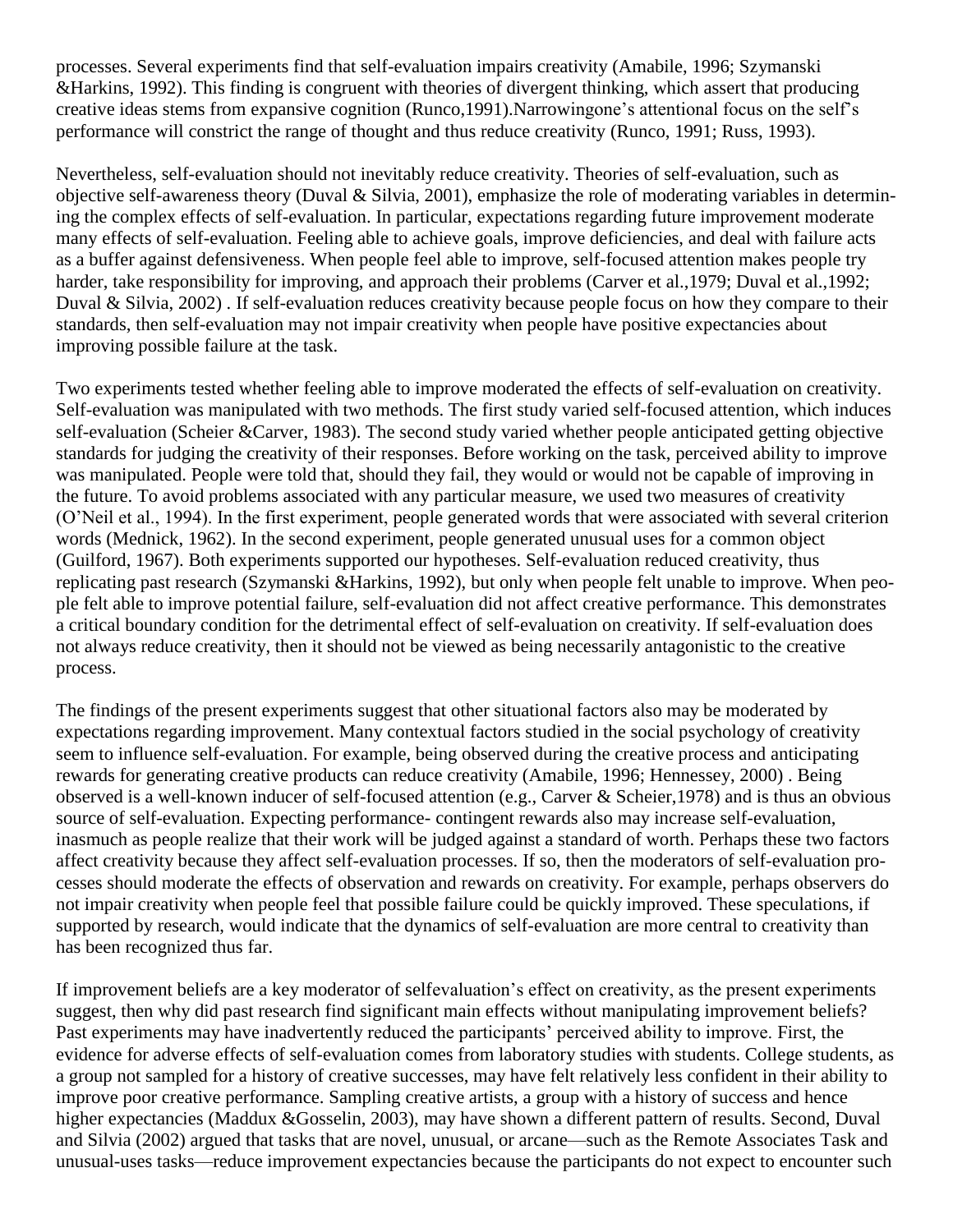tasks in the future. Eliminating pathways to improvement, such as opportunities to practice, is known to reduce optimism (Snyder, 2002) . As a result, if improvement beliefs are not explicitly manipulated, a sample of students may on average have low expectancies regarding improvement.

Similar to past research on self-evaluation, the present experiments did not assess the full range of creative activity. Our measures of creativity assessed creative production, the ability to generate creative responses. Equally important to creativity, however, is the selection, revision, and modification of creative responses. Theories of creativity point out that early stages of the creative process require divergent thought, whereas later stages of the creative process require critical judgment and evaluation (Csikszentmihalyi, 1996; Martindale, 1999; Rathunde,1999) .People must decide whether an idea is worth pursuing, whether something should be revised, or whether a finished product is worthy of public display. The possible intersections between these aspects of the creative process and self-evaluation are intriguing. Judging the worth of a creative product and identifying ways of improving it seem like they would involve evaluation processes, such as appraising the product in relation to personal standards relevant to creativity. Perhaps self- evaluation facilitates creativity in some circumstances, such as by influencing the standards people use when judging the self's productions (cf. Silvia & O'Brien, in press). These issues, although outside the scope of the present research, are promising topics for future research on self-evaluation and creativity.

These experiments are part of a broader emphasis on the interactive dynamics of self-evaluation (Sedikides & Strube, 1997). The study of self-motives finds many examples of defensive, self-serving, and self-enhancing activity. Given the ubiquity and reliability of these findings, the next step for research on self and motivation is to understand when people are defensive and when they are constructive (Silvia &Duval, 2004). For example, sometimes people blame their failure on other people or on external factors, whereas other times they blame failure on the self (Duval & Silvia, 2002; Silvia &Duval, 2001b). If people are not always self-enhancing and defensive, then the task is to represent the complex dynamics of self-evaluation. The present studies showed how general processes of self-evaluation—self-focused attention, standards for performance, and expectations regarding improvement—can inform the dynamics of creativity. These experiments thus demonstrate underlying conceptual continuities between creativity and more widely studied aspects of motivated cognition, such as self-serving biases and self-regulation.

## **NOTES**

1.Effect sizes were computed using Minsize 2 (Morse, 1999).

2.Some studies of divergent thinking analyze each person's most creative response in addition to average creativity (Michael &Wright, 1989; Mouchiroud & Lubart, 2001) . In our data, this analysis found no significant differences. Unlike past research, however, we had instructed participants to emphasize the creativity of their responses rather than the number of responses. This increased the reliability of the index of average responses (by reducing within-person variability) but reduced the between-person variability in high-point scores. Our instructions thus limited the power for finding effects in high-point scores, and an analysis of extreme responses is already low in power—it is based on only 14% of the data and it lacks the reliability that can come with aggregation (see Epstein, 1990).

## REFERENCES

Amabile, T. M. (1996). *Creativity in context*. Boulder, CO: Westview. Baldwin, M. W., & Holmes, J. G. (1987) . Salient private audiences and

awareness of the self. *Journal ofPersonality and Social Psychology*, *52*,

1087-1098.

Baumeister, R. F., & Heatherton, T. F. (1996). Self-regulation failure: An overview. *PsychologicalInquiry*, *7*, 1- 15.

Carver, C. S. (1975). Physical aggression as afunction ofobjective self- awareness and attitudes toward punishment. *Journal of Experimental Social Psychology*, *11*, 510-519.

Carver, C. S. (2003). Self-awareness. In M. R. Leary & J. P. Tangney (Eds.), *Handbook of self and identity* (pp. 179-196). New York: Guilford.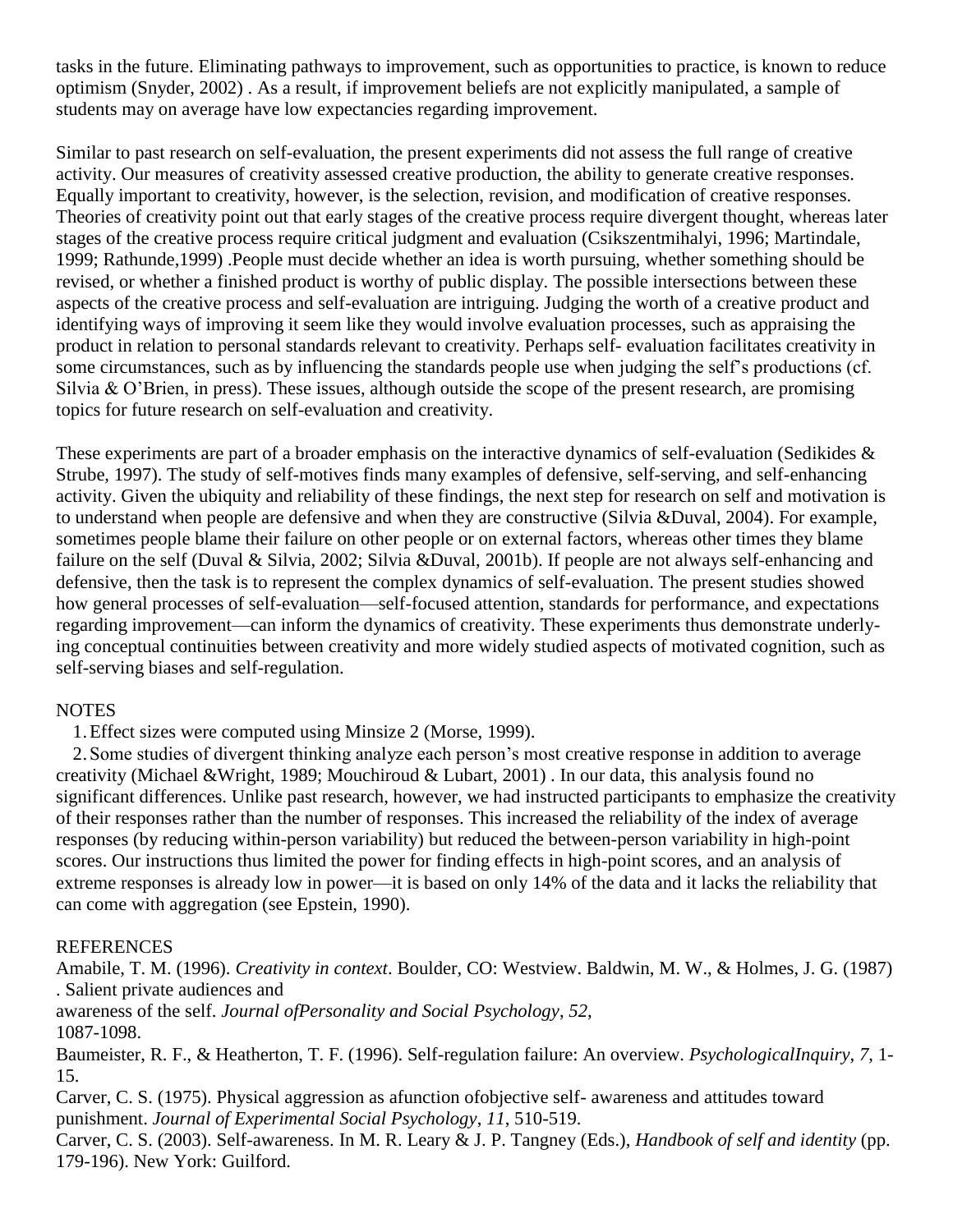Carver, C. S., Blaney, P. H., & Scheier, M. F. (1979). Reassertion and giving up: The interactive role of selfdirected attention and outcome expectancy. *Journal of Personality and Social Psychology*, *37*, 1859-1870. Carver, C. S., & Ganellen, R. J. (1983) .Depression and components of self-punitiveness: High standards, self-

criticism, and overgeneralization. *Journal ofAbnormal Psychology*, *92*, 330-337.

Carver, C. S., & Scheier, M. F. (1978). Self-focusing effects of

dispositional self-consciousness, mirror presence, and audience

presence. *Journal ofPersonality and Social Psychology*, *36*, 324-332.

Carver, C. S., & Scheier, M. F. (1998). *On the self-regulation of behavior*.

New York: Cambridge University Press.

Csikszentmihalyi, M. (1975). *Beyond boredom and anxiety: The experience ofplay in work and games*. San Francisco: Jossey-Bass. Csikszentmihalyi, M. (1996). *Creativity*. New York: Harper Collins.

Davis, D., &Brock, T. C. (1975). Use of first-person pronouns as a function of increased objective selfawareness and performance feedback. *Journal ofExperimental Social Psychology*, *11*, 381-388.

Dunning, D. (1995). Trait importance and modifiability as factors influencing self-assessment and selfenhancement motives. *Personality and Social Psychology Bulletin*, *21*, 1297-1306.

Dunning, D. (1999). A newer look: Motivated social cognition and the schematic representation of social concepts. *Psychological Inquiry*, *10*, 1-11.

Duval, T. S., Duval, V. H., & Mulilis, J. P. (1992). Effects of self-focus, discrepancy between self and standard, and outcome expectancy favorability on the tendency to match self to standard or to withdraw. *Journal ofPersonality and Social Psychology*, *62*, 340-348.

Duval, T. S., & Lalwani, N. (1999) .Objective self-awareness and causal attributions for self-standard discrepancies: Changing self or changing standards of correctness. *Personality and Social Psychology Bulletin*, *25*, 1220-1229.

Duval, T. S., & Silvia, P. J. (2001) .*Self-awareness and causal attribution: A dual systems theory*. Boston: Kluwer Academic.

Duval, T. S., & Silvia, P. J. (2002). Self-awareness, probability of improvement, and the self-serving bias. *Journal of Personality and Social Psychology*, *82*, 49-61.

Duval, T. S., & Wicklund, R. A. (1972) . *A theory of objective self-awareness*. New York: Academic Press. Eisenberger, R., & Armeli, S. (1997) .Can salient reward increase creative performance without reducing intrinsic creative interest? *Journal ofPersonality and Social Psychology*, *72*, 652-663.

Epstein, S. (1990) Comment on the effects of aggregation across and within occasions on consistency, specificity, and reliability. *Methodika*, *4*, 95-100.

Geller, V., &Shaver, P. (1976). Cognitive consequences of self-awareness. *Journal ofExperimental Social Psychology*, *12*, 99-108.

Gibbons, F. X. (1978). Sexual standards and reactions to pornography: Enhancing behavioral consistency through self-focused attention. *Journal ofPersonality and Social Psychology*, *36*, 976-987.

Gibbons, F. X., & Wicklund, R. A. (1976). Selective exposure to self. *Journal of Research in Personality*, *10*, 98-106.

Guilford, J. P. (1967). *The nature of human intelligence*. New York: McGraw-Hill.

Hennessey, B. A. (1999). Intrinsic motivation, affect and creativity. In S. Russ (Ed.), *Affect, creative experience and psychological adjustment* (pp. 77-90) . Philadelphia: Taylor &Francis.

Hennessey, B. A. (2000). Rewards and creativity. In C. Sansone &J. M. Harackiewicz (Eds.), *Intrinsic and extrinsic motivation* (pp. 55-78). San Diego, CA: Academic Press.

Isen, A. M., Daubman, K. A., & Nowicki, G. P. (1987). Positive affect facilitates creative problem solving. *Journal ofPersonality and Social Psychology*, *52*, 1122-1131.

Maddux, J. E., & Gosselin, J. T. (2003) . Self-efficacy. In M. R. Leary & J. P. Tangney (Eds.), *Handbook of self and identity* (pp. 218-238). New York: Guilford.

Martindale, C. (1999). Biological bases of creativity. In R. Sternberg

(Ed.) , *Handbook ofcreativity* (pp.137-152) . NewYork: Cambridge.

Mednick, S. A. (1962). The associative basis of the creative process. *Psychological Review*, *26*, 220-232.